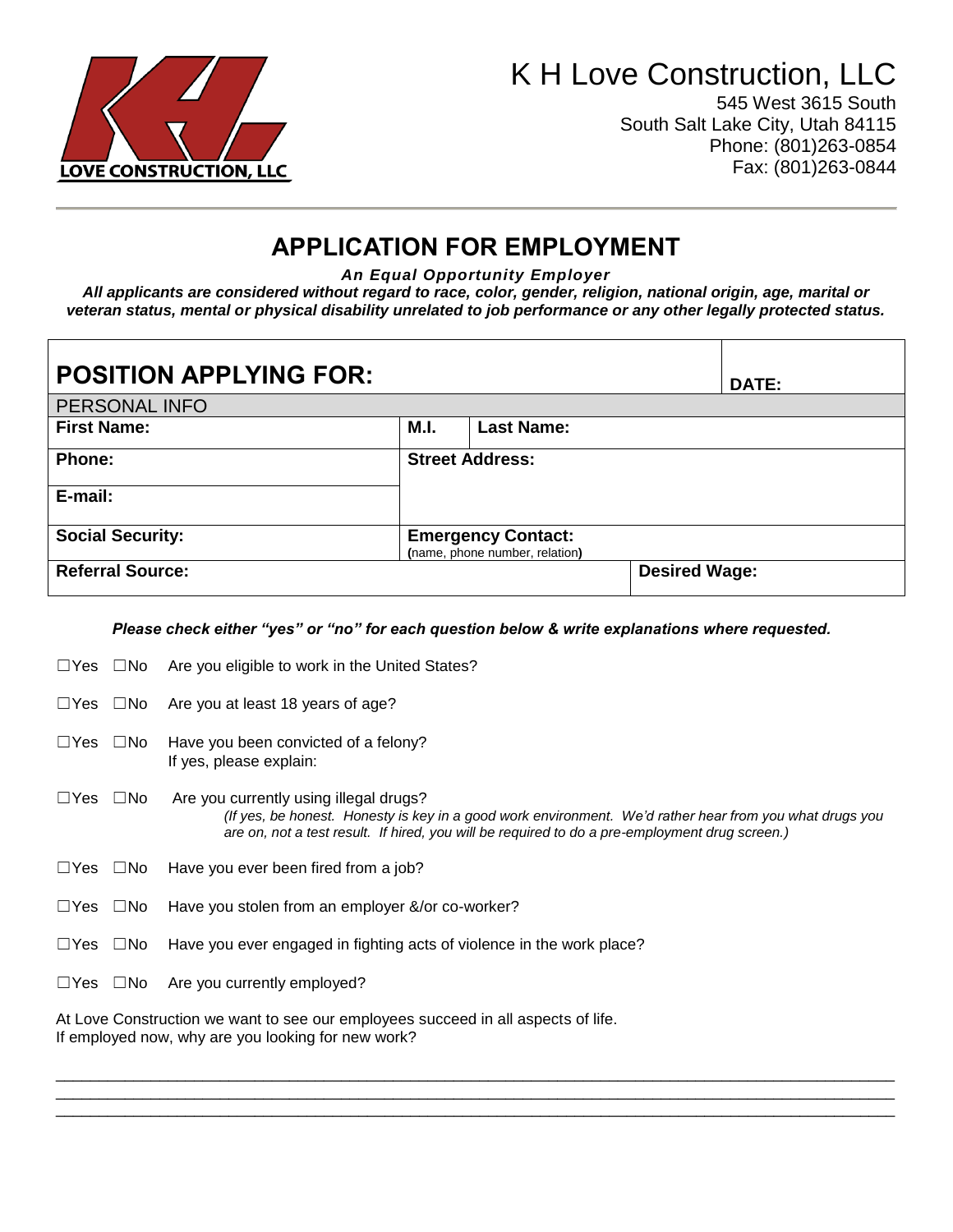### **EMPLOYMENT HISTORY**

*(Most recent first, please note we may contact previous employers)*

| 1. EMPLOYER:                                        |                                      | Duties:                                       |  |  |
|-----------------------------------------------------|--------------------------------------|-----------------------------------------------|--|--|
| Job Title:                                          |                                      |                                               |  |  |
| Dates of Employment (month / year)<br>From:<br>To:  |                                      |                                               |  |  |
| <b>Starting Salary:</b>                             | Ending Salary:                       | $\Box$ Full Time $\Box$ Part Time $\Box$ Temp |  |  |
| Employer's Address:                                 |                                      |                                               |  |  |
| Supervisor:                                         | May we contact? $\Box$ Yes $\Box$ No | Phone:                                        |  |  |
| Reason for Leaving:                                 |                                      |                                               |  |  |
| 2. EMPLOYER:                                        |                                      | <b>Duties:</b>                                |  |  |
| Job Title:                                          |                                      |                                               |  |  |
| Dates of Employment (month / year)<br>From:<br>To:  |                                      |                                               |  |  |
| <b>Starting Salary:</b>                             | <b>Ending Salary:</b>                | $\Box$ Full Time $\Box$ Part Time $\Box$ Temp |  |  |
| Employer's Address:                                 |                                      |                                               |  |  |
| May we contact? $\Box$ Yes $\Box$ No<br>Supervisor: |                                      | Phone:                                        |  |  |
| Reason for Leaving:                                 |                                      |                                               |  |  |
|                                                     |                                      |                                               |  |  |
| 3. EMPLOYER:                                        |                                      | <b>Duties:</b>                                |  |  |
| Job Title:                                          |                                      |                                               |  |  |
| Dates of Employment (month / year)<br>From:<br>To:  |                                      |                                               |  |  |
| <b>Starting Salary:</b>                             | <b>Ending Salary:</b>                | $\Box$ Full Time $\Box$ Part Time $\Box$ Temp |  |  |
| Employer's Address:                                 |                                      |                                               |  |  |
| Supervisor:                                         | May we contact? $\Box$ Yes $\Box$ No | Phone:                                        |  |  |
| Reason for Leaving:                                 |                                      |                                               |  |  |
| 4. EMPLOYER:                                        |                                      | Duties:                                       |  |  |
| Job Title:                                          |                                      |                                               |  |  |
| Dates of Employment (month / year)<br>From:<br>To:  |                                      |                                               |  |  |
| <b>Starting Salary:</b>                             | <b>Ending Salary:</b>                | $\Box$ Full Time $\Box$ Part Time $\Box$ Temp |  |  |
| Employer's Address:                                 |                                      |                                               |  |  |
| Supervisor:<br>Reason for Leaving:                  | May we contact? $\Box$ Yes $\Box$ No | Phone:                                        |  |  |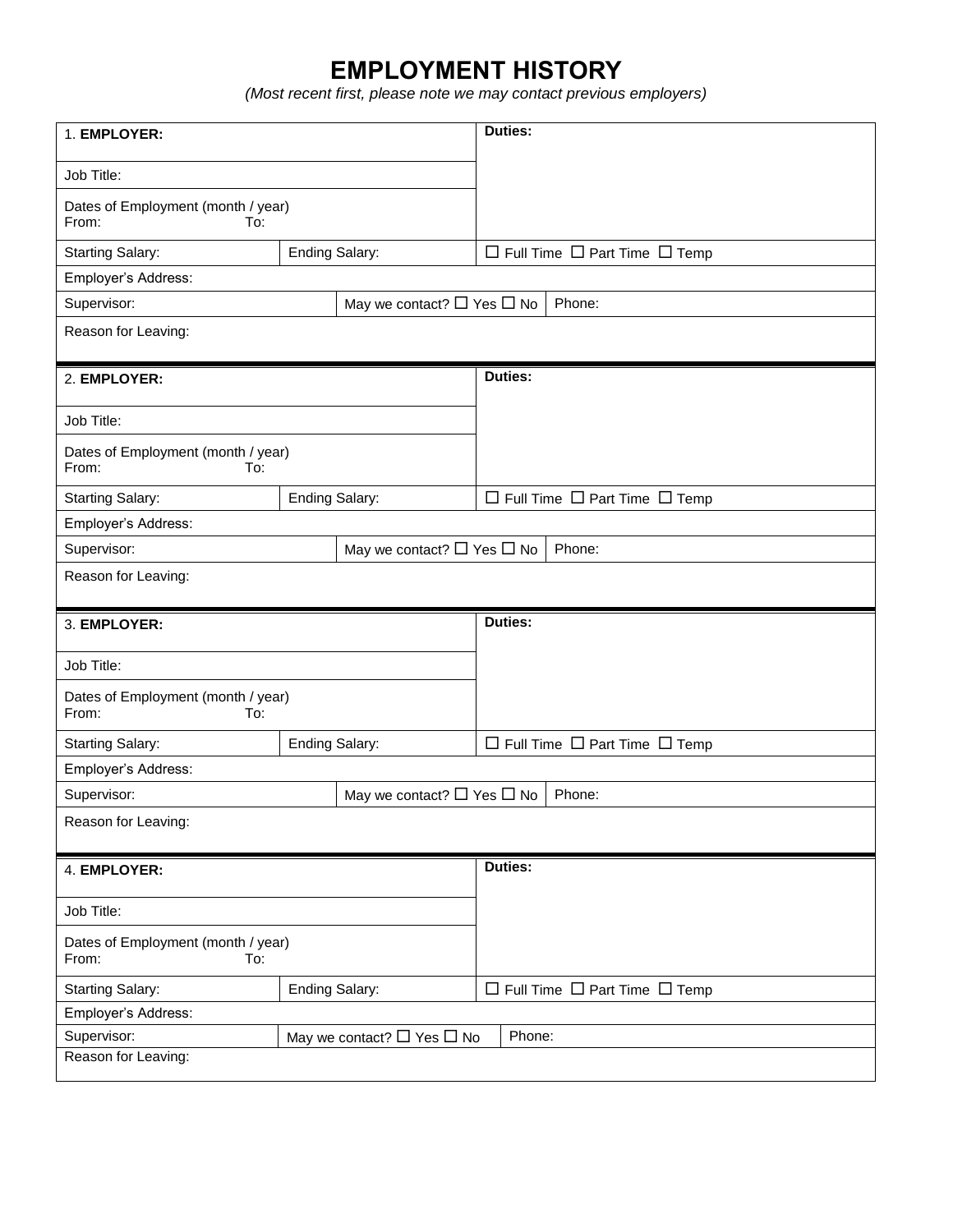### **ESSENTIAL JOB FUNCTIONS**

*Please indicate, by checking the appropriate box below, whether you can perform each essential job function, with or without accommodation.*

| <b>TASK</b>                                                                                            | <b>WITHOUT</b> | <b>WITH</b>   | <b>UNABLE</b> |
|--------------------------------------------------------------------------------------------------------|----------------|---------------|---------------|
|                                                                                                        | accommodation  | accommodation |               |
| I am able to regularly & predictably attend work, &<br>dependably arrive at work on time as scheduled. |                |               |               |
| I'm able to handle/carry forms/material at least 70lbs or heavier.                                     |                |               |               |
| I can lift/place materials weighing up to 70lbs above my waist.                                        |                |               |               |
| I'm able to perform in areas that may require me to crouch, kneel.                                     |                |               |               |
| I am able to accurately drive stakes.                                                                  |                |               |               |
| I'm able to climb stairs, ladders, scaffolding, & perform work safely.                                 |                |               |               |
| I'm able to grasp tools, materials, & equipment with my hands.                                         |                |               |               |
| I'm able to perform work that may require me to use force to push/pull,<br>lift/carry.                 |                |               |               |
| I'm able to perform hand excavation with a pick or shovel.                                             |                |               |               |
| I'm able to operate small electrical tools.<br>(e.g. compressor, etc.)                                 |                |               |               |
| I'm able to operate small hand tools. (e.g. drills, saws, screwdrivers, etc.)                          |                |               |               |
| I am able to read/understand a measuring tape.                                                         |                |               |               |
| I am able to understand and analyze measurements.                                                      |                |               |               |
| I'm capable of doing basic math.                                                                       |                |               |               |
| I am able to work in poor weather.                                                                     |                |               |               |
| I'm able to work on uneven terrain without falling.                                                    |                |               |               |
| I'm able & willing to accurately follow my supervisor's directions.                                    |                |               |               |
| I'm able to communicate respectfully in English with<br>Supervisors & other crafts persons.            |                |               |               |
| I'm able to hear & understand instructions or warnings from supervisors<br>& other crafts persons.     |                |               |               |
| I'm able to read simple instructions in English.                                                       |                |               |               |
| I'm able to work in an environment that is generally outside.                                          |                |               |               |
| I'm able to work in an environment that is dusty & noisy.                                              |                |               |               |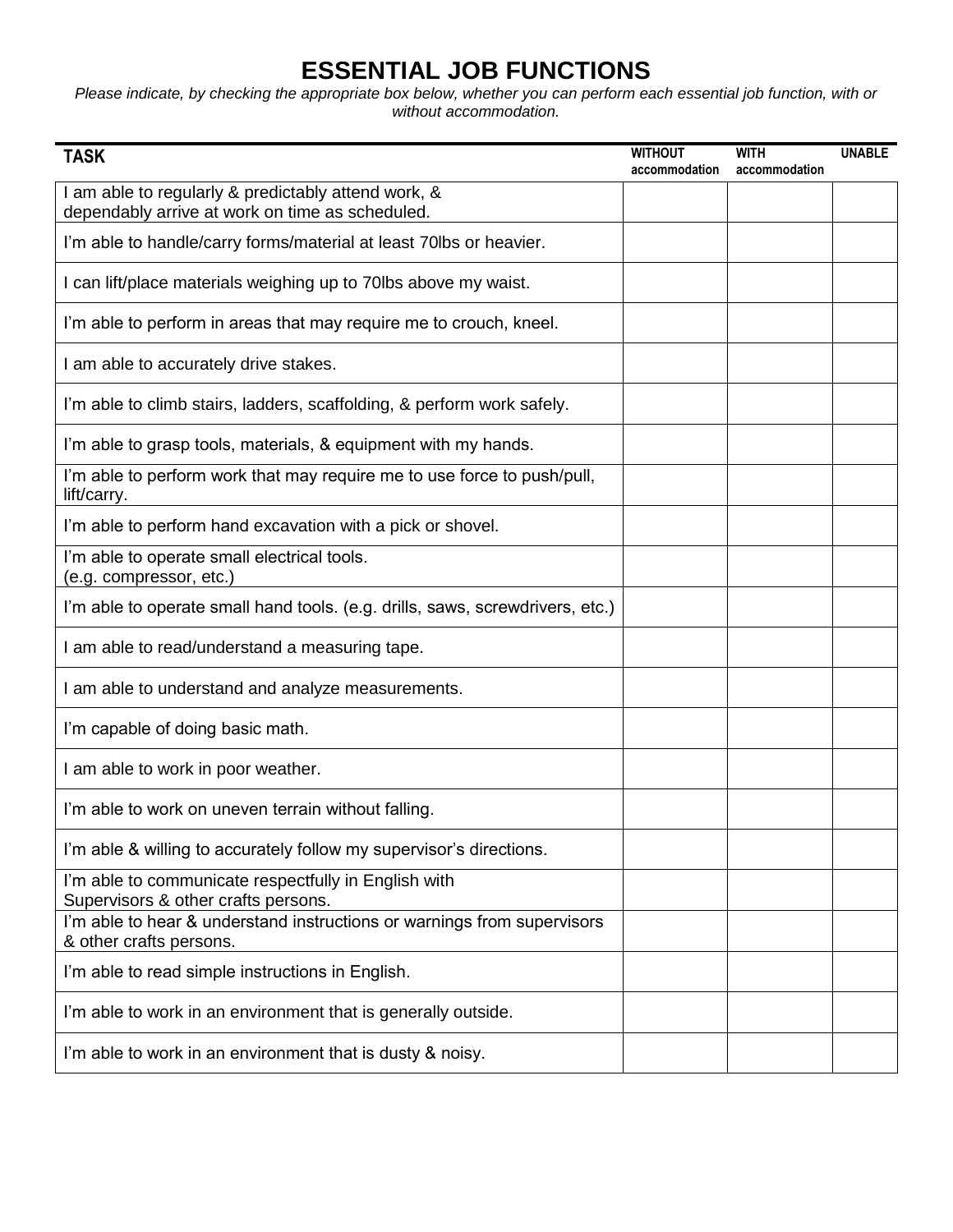### **Construction Experience**

*Please check the areas in which you have a minimum of 6 months experience*

#### **ROUGH CARPENTRY:**

#### *Form Building*

- o Footings
- o Foundation walls
- o Columns
- o Stairs
- o Slabs on Grade
- o Suspended Slabs
- $\circ$  Walls 20' or Higher

#### *Form Systems*

- o Gang/Flying Forms
- o Alumiform System
- o EFCO System
- o Gates System
- o Handset/Architectural Forms
- o Symons Forms

#### **SHORING:**

- $\circ$  Site Work Retaining Walls
- o Multi-level Suspended Slabs
- o Underpinning
- o Scaffold Building

#### **CONCRETE FINISHING:**

- o Curb & Gutter
- o Large Commercial Flatwork
- o Residential/Small Commercial
- o Riding Trowel/Walk Behind
- o Site Concrete (sidewalks, etc.)
- o Slab on Metal Deck
- o Stairs on Grade
- o Metal Pan Stairs
- o Post Tension Suspended Deck
- o Concrete Tilt Panels

### **EQUIPMENT OPERATION:**

o Backhoes, Dozers, Excavators

\_\_\_\_\_\_\_\_\_\_\_\_\_\_\_\_\_\_\_\_\_\_\_\_\_\_\_\_\_\_\_\_\_\_\_\_\_

\_\_\_\_\_\_\_\_\_\_\_\_\_\_\_\_\_\_\_\_\_\_\_\_\_\_\_\_\_\_\_\_\_\_\_\_\_ \_\_\_\_\_\_\_\_\_\_\_\_\_\_\_\_\_\_\_\_\_\_\_\_\_\_\_\_\_\_\_\_\_\_\_\_\_ \_\_\_\_\_\_\_\_\_\_\_\_\_\_\_\_\_\_\_\_\_\_\_\_\_\_\_\_\_\_\_\_\_\_\_\_\_ \_\_\_\_\_\_\_\_\_\_\_\_\_\_\_\_\_\_\_\_\_\_\_\_\_\_\_\_\_\_\_\_\_\_\_\_\_

\_\_\_\_\_\_\_\_\_\_\_\_\_\_\_\_\_\_\_\_\_\_\_\_\_\_\_\_\_\_\_\_\_\_\_\_\_ \_\_\_\_\_\_\_\_\_\_\_\_\_\_\_\_\_\_\_\_\_\_\_\_\_\_\_\_\_\_\_\_\_\_\_\_\_ \_\_\_\_\_\_\_\_\_\_\_\_\_\_\_\_\_\_\_\_\_\_\_\_\_\_\_\_\_\_\_\_\_\_\_\_\_

- o Rigging
- o Equipment Maintenance
- o Forklift
- $\circ$  Current CDL Class  $\_\_$

### **OTHER EXPERIENCE:**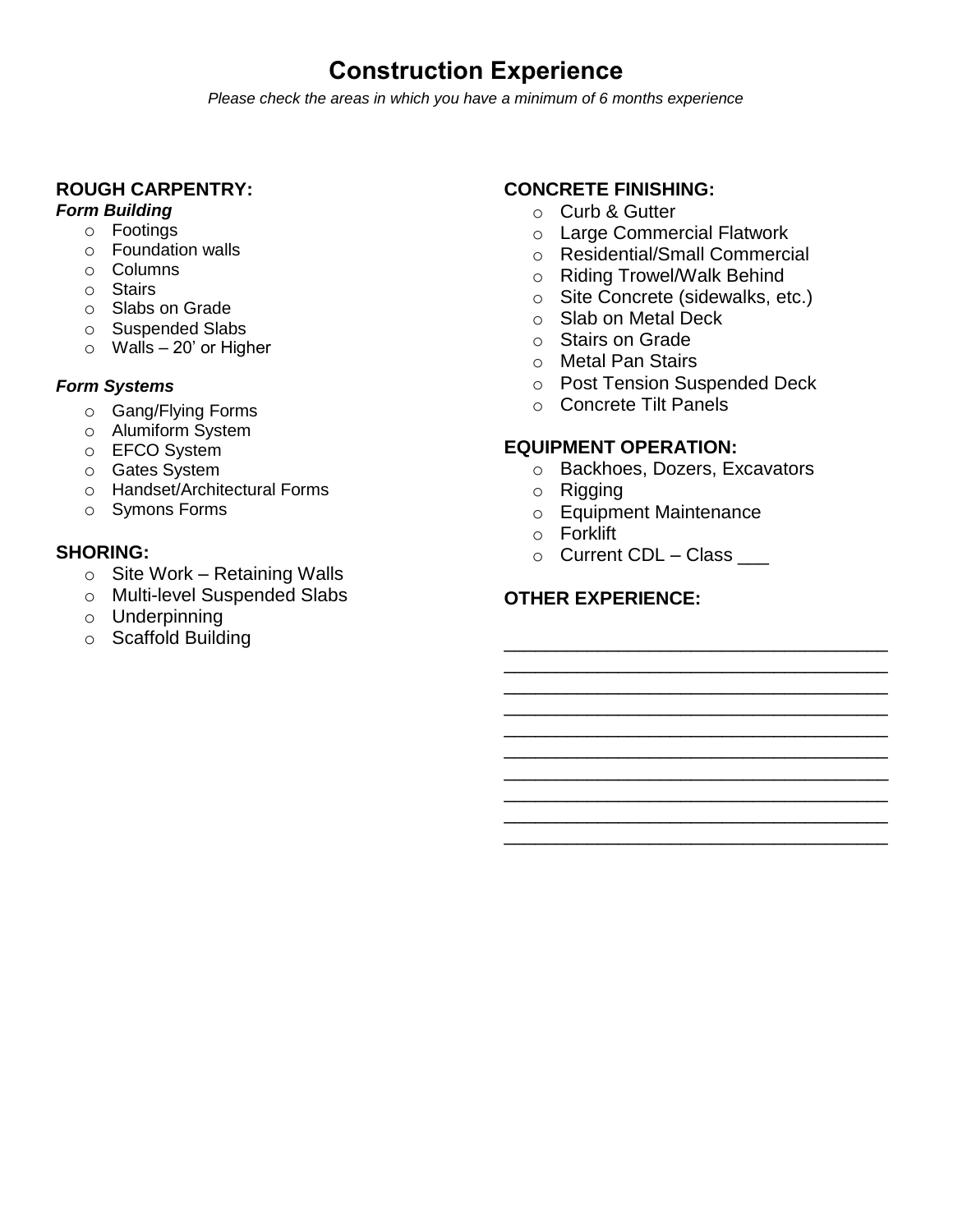### **EDUCATION**

| Type of<br>school              | <b>Name and Location</b> | <b>Dates</b><br><b>Attended</b> | <b>Degree</b><br><b>Received</b> | <b>Subjects</b><br><b>Studied</b> | Did you graduate? |
|--------------------------------|--------------------------|---------------------------------|----------------------------------|-----------------------------------|-------------------|
| <b>High School</b>             |                          |                                 |                                  |                                   |                   |
| College /<br><b>University</b> |                          |                                 |                                  |                                   |                   |
| Graduate<br><b>School</b>      |                          |                                 |                                  |                                   |                   |
| <b>Tech School</b>             |                          |                                 |                                  |                                   |                   |
| Other                          |                          |                                 |                                  |                                   |                   |

Special courses, training or experience acquired, including military experience:

#### ● ● ●

\_\_\_\_\_\_\_\_\_\_\_\_\_\_\_\_\_\_\_\_\_\_\_\_\_\_\_\_\_\_\_\_\_\_\_\_\_\_\_\_\_\_\_\_\_\_\_\_\_\_\_\_\_\_\_\_\_\_\_\_\_\_\_\_\_\_\_\_\_\_\_\_\_\_\_\_\_\_\_\_\_\_\_\_\_\_\_\_\_\_\_\_\_\_\_\_\_\_\_\_\_\_\_\_\_\_\_

We are a team, a family, & strive to help one another succeed. Each person who joins our team plays a very important part in the success of the company.

> When applying, ask yourself, "What are my hopes & ambitions?" "Am I looking for a paycheck, or a career to better my life?" "What skills do I want to learn or improve on?"

We care about our employees; we cannot do what we do without you. Therefore, your success is our success. When you drive by a completed project you should pride yourself. "I contributed to building that!"

#### ● ● ●

## **CERTIFICATION & AUTHORIZATION**

I hereby certify that all statements made in this application are true and correct to the best of my knowledge and belief. I understand that any misrepresentations or omissions of facts in this application are grounds for disqualification from further consideration or for dismissal from employment.

I authorize the company to inquire into my educational, professional and past employment history references as needed to research my qualifications for this position.

If employed, I agree to conform to the rules, regulations and policies of the company. I understand that I will be an employee "at will" and either the company or I may terminate my employment relationship at any time for any reason not in violation of law.

I hereby acknowledge that I have read and fully understand the forgoing and seek employment under these conditions.